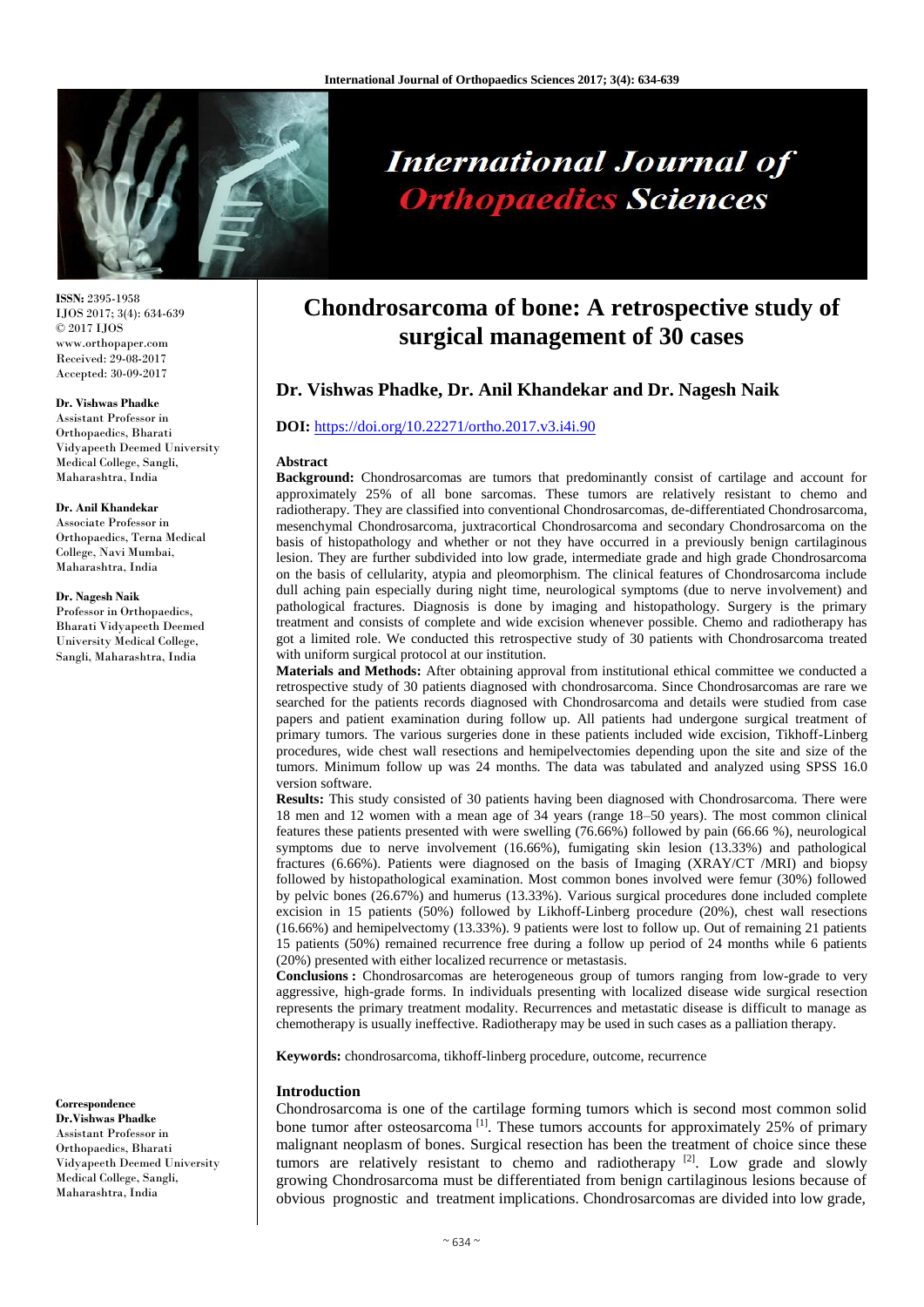intermediate grade and high grade on the basis of cellularity, atypia, and pleomorphism. Grading of these tumors is important as a low grade tumor rarely metastasize while a high grade tumor has high probability of local recurrence and metastasis. These neoplasms are divided into primary and secondary Chondrosarcoma on the basis of whether they have arisen denovo or from pre-existing cartilaginous lesions [3]. Though the exact cause of Chondrosarcoma is not known abnormalities localized to chromosomes 13q14 and 17p13 are associated with higher incidence of Chondrosarcoma<sup>[4]</sup>. Secondary Chondrosarcoma occurs in a patient having preexisting conditions like Maffucci syndrome, Ollier disease, osteochondromas, enchondroma and pagets disease [5]. Chondrosarcoma has a predilection for axial skeleton and most commonly affects femur, humerus pelvis or ribs and less commonly craniofacial bones or vertebrae [6]. Usually the patients present with either slowly or rapidly growing (depending upon whether it is low grade or high grade) swelling at the tumor site. Pain especially during night time is an important feature of Chondrosarcoma. Neurological manifestation may be the result of nerve involvement. Femoral nerve, sciatic nerve and lumbosacral plexus are commonly affected <sup>[7]</sup>. Though pain is a consistent symptom its nature initially is not severe hence various papers have reported the time from pain to diagnosis of Chondrosarcoma to be between 18 to 20 months  $[8]$ . The diagnosis is usually made on the basis of imaging which includes plain X-rays, Computed Tomography and Magnetic resonance imaging. Plain X-ray may show cartilagenous lesion with calcification along with cortical thickening and endosteal scalloping <sup>[9]</sup>. Higher the grade of tumor higher is the extent of bone destruction. Computed Tomographic scan may show matrix calcification, cortical breach and punctate calcification. The features are similar to as those seen on plain radiograph but are better appreciated on CT scan with a higher sensitivity for detection  $[10]$ . MRI may show tumor which is ISO to hypointense on T1 weighted images and hyperintense on T2 weighted images while on gradient images characteristic blooming can be well appreciated<sup>11</sup>. Nuclear imaging like bone scan is used to differentiate it from enchondroma which shows less intense uptake than Chondrosarcoma<sup>[12]</sup>. Further confirmation of diagnosis and staging depends upon histopathology which is crucial in the confirmation of diagnosis. Performing a proper biopsy is one of the crucial steps in diagnosis since Chondrosarcoma consist of different areas of different grades and it's absolutely essential that biopsy be taken from the area having most aggressive features [13]. Once the diagnosis is made surgery is the preferred treatment as these tumors are relatively resistant to chemo and radiotherapy. Complete and wide surgical excision of the tumors is the preferred method whenever it is feasible [14]. It is more feasible in appendicular skeleton than axial skeleton where a wide excision may not be possible. Radiotherapy and chemotherapy has got a very limited role in treatment but can be used as adjuvant treatment when complete excision is not possible or for the palliative treatment in patients with metastatic pain [15] . Regular follow up clinical examination and radiological investigations (XRAY, CT or Bone scan) is essential to know the local recurrence or distant metastasis.

We conducted this retrospective study to know the demographic characteristics, treatment modalities and outcome in patients with Chondrosarcoma admitted to our institute.

# **Materials and Methods**

This study was conducted at department of orthopedics of a medical college situated in an urban area. The study was duly approved by institutional ethical committee. Since Chondrosarcoma is a rare neoplastic disease hence we designed a retrospective study. The case papers (OPD and IPD) of all the patients diagnosed with Chondrosarcoma were studied in detail. The information which was recorded included demographic profile (age sex and address), history, clinical examination with a special emphasis on location of swelling and nature of pain, Reports of investigations like Complete blood count and other biochemical investigations, Imaging results (X-Ray, Computed Tomography, Magnetic Resonance Imaging and Bone Scan) and finally report of histopathology. Whenever available, additional clinical and diagnostic results were also noted. The treatment like type of surgery, adjuvant chemo or radiotherapy (if given) was also noted down. Follow up records of the treated patients were reviewed up to 24 months for recurrence of local disease or metastasis. Those patients who didn't come for any follow up visits were excluded from the study. Whenever needed and whenever it was feasible a direct telephonic communication was made with patients, pathologists, radiologists and nuclear medicine consultants or family members.

The results were studied using appropriate statistical methods. P <0.05 was taken as statistically significant. Data analysis was carried out using SPSS16.0 version software. Microsoft word and excel were used for generating charts and graphs

# **Inclusion Criteria**

- 1. All cases of Chondrosarcoma confirmed on radiology and histopathology were included in this study.
- 2. Age of the patient should be 18 years or more.
- 3. Surgically respectable disease.
- 4. Patients who attended follow up OPDs at least for 2 years.

# **Exclusion Criteria**

- 1. Age less than 18 years.
- 2. Surgically unresectable tumors.
- 3. Patients who didn't come for follow up visits or when follow up records couldn't be obtained from case papers.
- 4. Patients presenting with metastasis.

# **Results**

This was a retrospective study in which case records (OPD and IPD) of 30 patients diagnosed to have Chondrosarcoma were studied with a view to analyze the presenting complaints, clinical features, mode of treatment and outcomes if they met the inclusion criteria. Patients having any exclusion criteria were excluded from the study. There were 36 patient found to have been diagnosed with Chondrosarcoma during specified period. Out of these 36 patients 6 patients had one or more exclusion criteria and hence were excluded from the study. Remaining patients were included in this study. Out of 30 patients 18 were males and 12 were females with a M: F ratio being 1:0.6.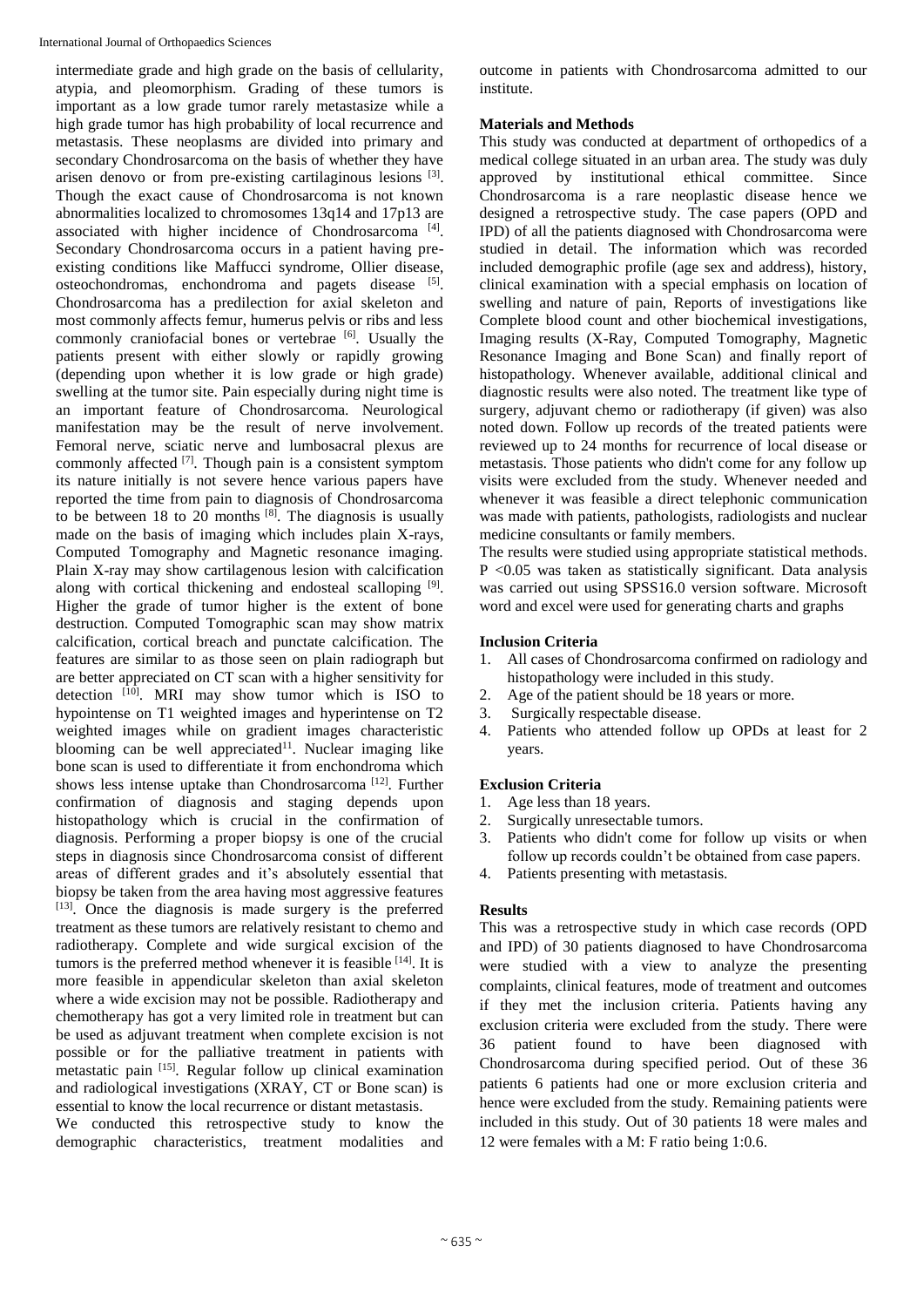

**Fig 1:** Gender Distribution of the studied cases

The analysis of age groups of the studied patients revealed that the most common age group affected was 31-40 years (43.33%) followed by 40- 50 years (36.66%), 21-30 years (13.33%) and less than 20 years (6.66%). Patients less than 18 years were excluded from the study since age more than 18 years was an inclusion criteria.



**Fig 2:** Age distribution of the studied cases.

The analysis of clinical features seen in these patients revealed that the most common sign was a gradually increasing swelling at the affected site which was present in 23 (76.66%) patients followed by pain which was present in 20 (66.66%) and neurological symptoms due to compression

of neural tissue which was seen in 5 (16.66%). 4 (13.33%) patients presented with fungating skin lesions while 2 (6.66%) patients presented with pathological fracture secondary to Chondrosarcoma.

| <b>Sign and Symtopms</b>      | No of patients | Percentage |
|-------------------------------|----------------|------------|
| swelling at the affected site |                | 76.66%     |
| pain                          |                | 66.66%     |
| neurological symptoms         |                | 16.66%     |
| <b>Fungating Skin Lesions</b> |                | 13.33      |
| <b>Pathological Fractures</b> |                | 6.66%      |

**Table 1:** Signs and symptoms in the studied cases.

The analysis of location of the tumors revealed that the most common site of primary tumor was femur (30%) followed by

pelvic bones (26.67%), humerus (13.33%), tibia (10%), ribs (6.67%), scapula (6.67%), spine (3.33%) and sternum (3.33%).

| Location     | No of patients | Percentage |
|--------------|----------------|------------|
| Femur        |                | 30 %       |
| Pelvic bones |                | 26.67 %,   |
| Humerus      |                | 13.33 %    |
| Tibia        |                | 10 %       |
| <b>Ribs</b>  |                | 6.67 %     |
| Scapula      |                | 6.67 %     |
| Spine        |                | 3.33 %     |
| Sternum      |                | 3.33 %     |
| Total        | 30             | 100 %      |

**Table 2:** Location of the tumor in the studied cases.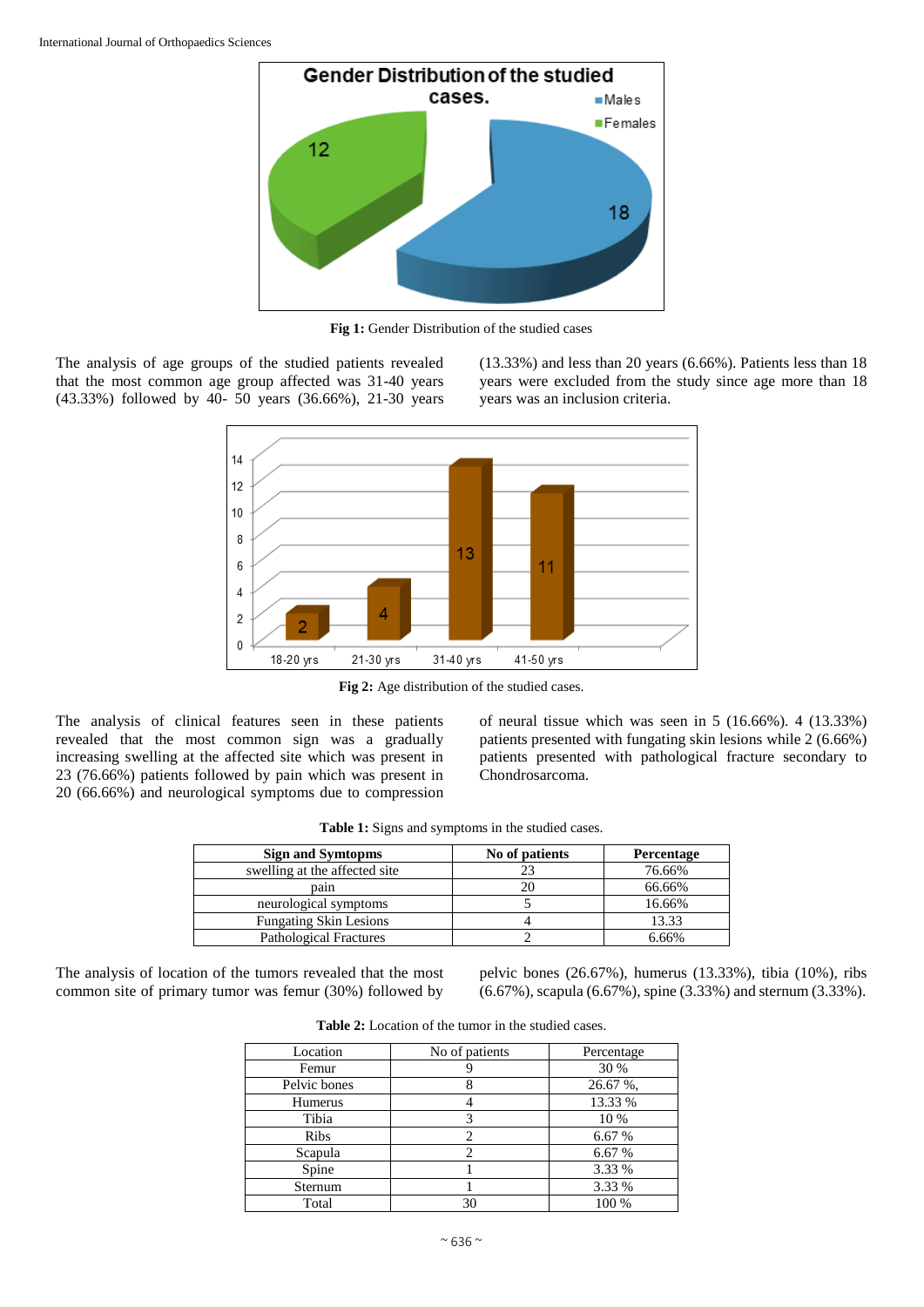The imaging studies done in patients revealed calcified, eccentric osteolytic lesions on pain X-rays. Computed tomography showed calcified mass which was well defined with soft tissue extensions and local destruction. MRI showed lesions which were ISO to hypo intense on T1 weighted images and hyperintense on T2 weighted images while on gradient images characteristic blooming was well appreciated.

**Table 3:** Imaging findings in the studied cases.

| <b>Imaging Modality</b>    | Appearance                                                                                                                                                                    |
|----------------------------|-------------------------------------------------------------------------------------------------------------------------------------------------------------------------------|
| Plain Radiographs          | Calcified, eccentric osteolytic lesions                                                                                                                                       |
| Computed Tomography        | Calcified mass which was well defined with soft tissue extensions and local destruction.                                                                                      |
| Magnetic Resonance Imaging | Lesions which were ISO to hypo intense on T1 weighted images and hyperintense on T2<br>weighted images while on gradient images characteristic blooming was well appreciated. |

Histopathological examination and confirmation was done in all the cases. It demonstrated characteristic sheets of rounded or spindled mesenchymal cells with islands of hyaline cartilages. Majority of the tumors showed predominantly spindle cells in histopathological examination. Histological features also included ossification and calcification.

Since the primary treatment of Chondrosarcoma consists of

wide and complete resection majority of patients underwent surgical excision whenever it was feasible. Various surgical procedures done in these patients included local surgical decompression in 15 (50%) patients followed by Tikhoff-Linberg procedure 6 (20%), chest wall resections 5 (16.66%) and Hemipelvectomy which was done in 4 (13.33%) patients.

| Table 4: Surgical Procedures done in the studied cases. |  |  |  |  |  |
|---------------------------------------------------------|--|--|--|--|--|
|---------------------------------------------------------|--|--|--|--|--|

| <b>Surgical Procedure</b> | <b>No of Patients</b> | Percentage |
|---------------------------|-----------------------|------------|
| Complete local excision   |                       | 50%        |
| Tikhoff-Linberg procedure |                       | 20%        |
| Chest wall resections     |                       | 16.66%     |
| Hemipelyectomy            |                       | 13.33%     |

The analysis of follow up records of the patients (for at least 2 years) revealed that 9 (30%) patients were lost to follow up. Out of remaining patients 15 patients (50%) remained recurrence free during a follow up period of 24 months while 6 patients (20%) presented with either localized recurrence or metastasis.

| Table 5: Outcome of the studied cases over a follow up period of 2 years. |  |  |
|---------------------------------------------------------------------------|--|--|
|---------------------------------------------------------------------------|--|--|

| Outcome              | No of patients | <b>Percentage</b> |
|----------------------|----------------|-------------------|
| Lost to Follow Up    |                | 30%               |
| Disease free         |                |                   |
| Localized recurrence |                | 13.33             |
| <b>Metastasis</b>    |                | 6.66              |



**Fig 3:** Chondrosarcoma of left Scapula treated by Tikhoff-Linberg Operation. Note excellent postoperative functional outcome.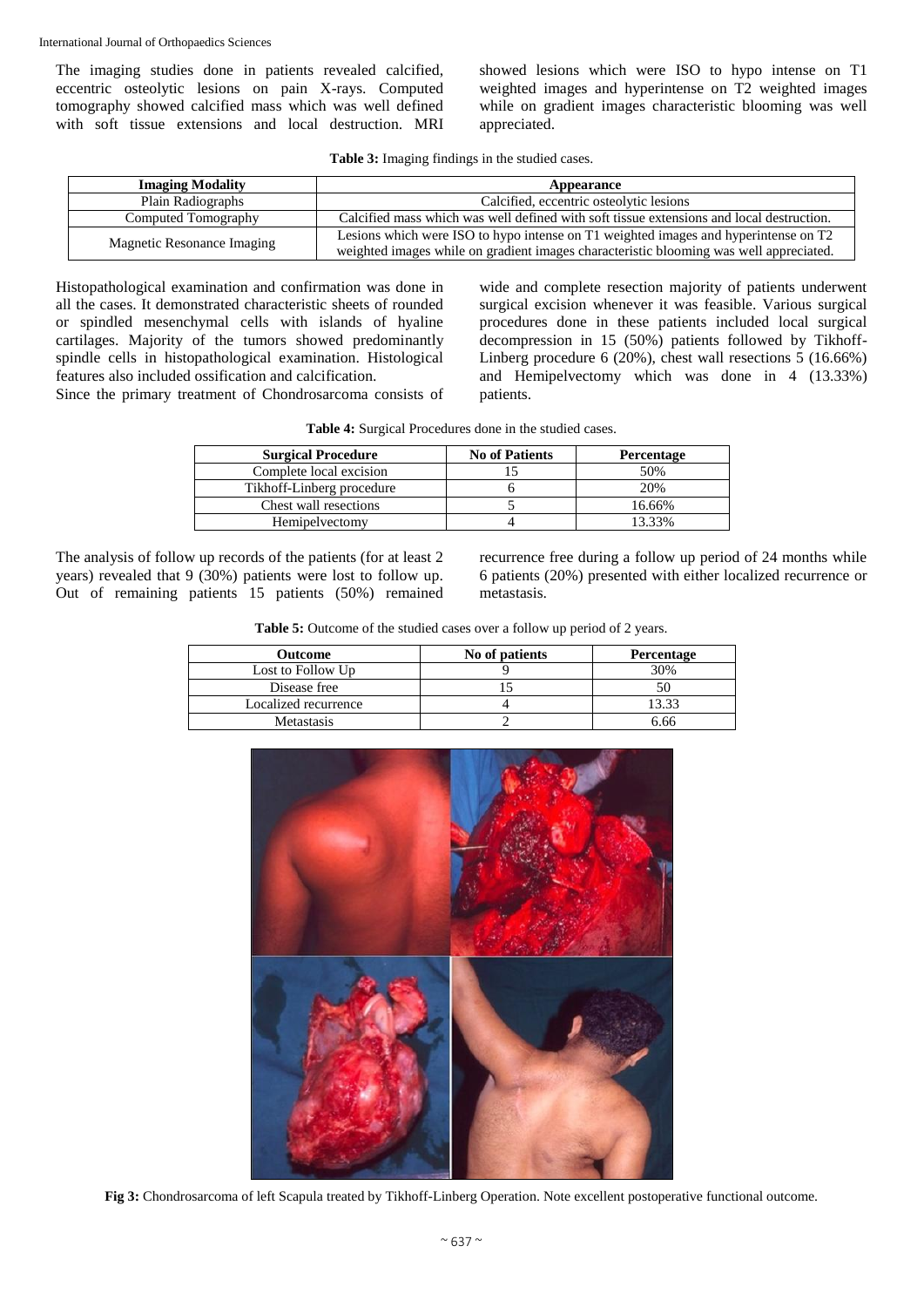

**Fig 4:** Chondrosarcoma of second Rib Treated by complete Excision.



**Fig 5:** Chondrosarcoma of Pelvic bone treated by hemipelvectomy. Unfortunately there was a local recurrence after 1 year.

#### **Discussion**

Chondrosarcoma as discussed earlier is the second most common bone tumor only to be followed by ostesarcoma. Chondrosarcoma can affect any bone but have predilection of femur humerus and pelvic bones. Males are more commonly affected than females. Various studies have confirmed male preponderance for chondrosarcoma<sup>[16, 17]</sup>. The exact cause of male preponderance for these tumors is not known. Chondrosarcoma is usually seen in patients in between the age of 30-70 years and is rare below 20 years. Our study also confirm this finding as majority of the patients in our study were found to be between the ages of 20 to 50 years of age and only 2 patients were seen below the age of 20 years. Similar findings were seen in the studies conducted by Gerhard M. Hobusch *et al.* and Welkerling H *et al.* [18, 19]

The most common clinical presentation of Chondrosarcoma consist of local swelling which may increase slowly or rapidly depending upon the grade of tumor. A high grade tumor is expected to grow rapidly and chances of recurrence after excision and distant metastasis is more in high grade tumor.

Other symptoms may include pain, neurological involvement due to nerve entrapment and pathological fractures<sup>[20]</sup>.

The diagnosis mainly depends upon imaging studies and histopathological confirmation. The difficulty in diagnosis arises from the variable nature of the tumor which may consist of locally destructive osteolytic lesions, calcified lesions and cartilaginous components. Advances in imaging techniques with more frequent use of computed tomography and magnetic resonance imaging has made the diagnosis of these tumors relatively easy. On plain radiographs these tumors may appear as lytic lesions with intralesional calcifications, endosteal scalloping, periosteal reaction and cortical remodeling. While on computed tomography the features are similar to plain X-ray but they are better appreciated. Heterogeneous contrast enhancement may be seen in cases where contrast enhanced CT has been done. On Magnetic resonance imaging the lesion is characteristically iso to hypointense on T1 weighted images and hyper intense on T2 weighted images with characteristics blooming on gradient images  $[21]$ . The confirmation of the diagnosis by histopathology is necessary not only for the diagnosis but also for the grading of tumors. While a low grade tumor is expected to have low chances of recurrence a high grade tumor is more likely to recur and hence the follow up can be planned depending upon the grade of tumor on histopathology [22] .

The treatment mainly consists of complete excision of tumor as these tumors are fairly resistant to chemo and radiotherapy. The complete resection of Chondrosarcoma is reported to have an excellent prognosis is cases of low grade tumors and reported to have a 10 years survival in more than 50% patients. High grade Chondrosarcoma may have a less survival period because of increased chances for recurrence and metastatic disease <sup>[23]</sup>. Inadequate removal of margins is associated with increased chances of local recurrence. This is a very important fact to be considered while during surgeries in pelvic region where complete excision may be difficult. Incomplete excision may lead to local recurrence and this possibility is more while treating pelvic Chondrosarcoma like we have seen in our study. Pring ME *et al.* have also found similar findings in their study of 64 cases with Chondrosarcoma of pelvis<sup>[24]</sup>.

Follow up of the patients with Chondrosarcoma who have undergone complete excision is one of the important part of overall management. There are 2 very important factors which need to be considered for follow up. One is histological grade of the tumor since the high grade tumors are more likely to recur and hence a more frequent and close follow up is required. Another factor which needs to be considered is the site of the tumor. Pelvic Chondrosarcoma is having higher chances of recurrence because of the difficulty in complete excision. The role of chemo and radiotherapy is limited to the treatment of patients with metastasis and for palliative care [25] .

# **Conclusion**

Chondrosarcoma is the second most common malignant bone tumor. The diagnosis is usually done by imaging and histopathology. Treatment is by complete excision. Outcome usually depends upon the grade of tumor and whether complete excision of tumor was possible or not. Chemo and radiotherapy is usually reserved for metastatic disease and for palliation.